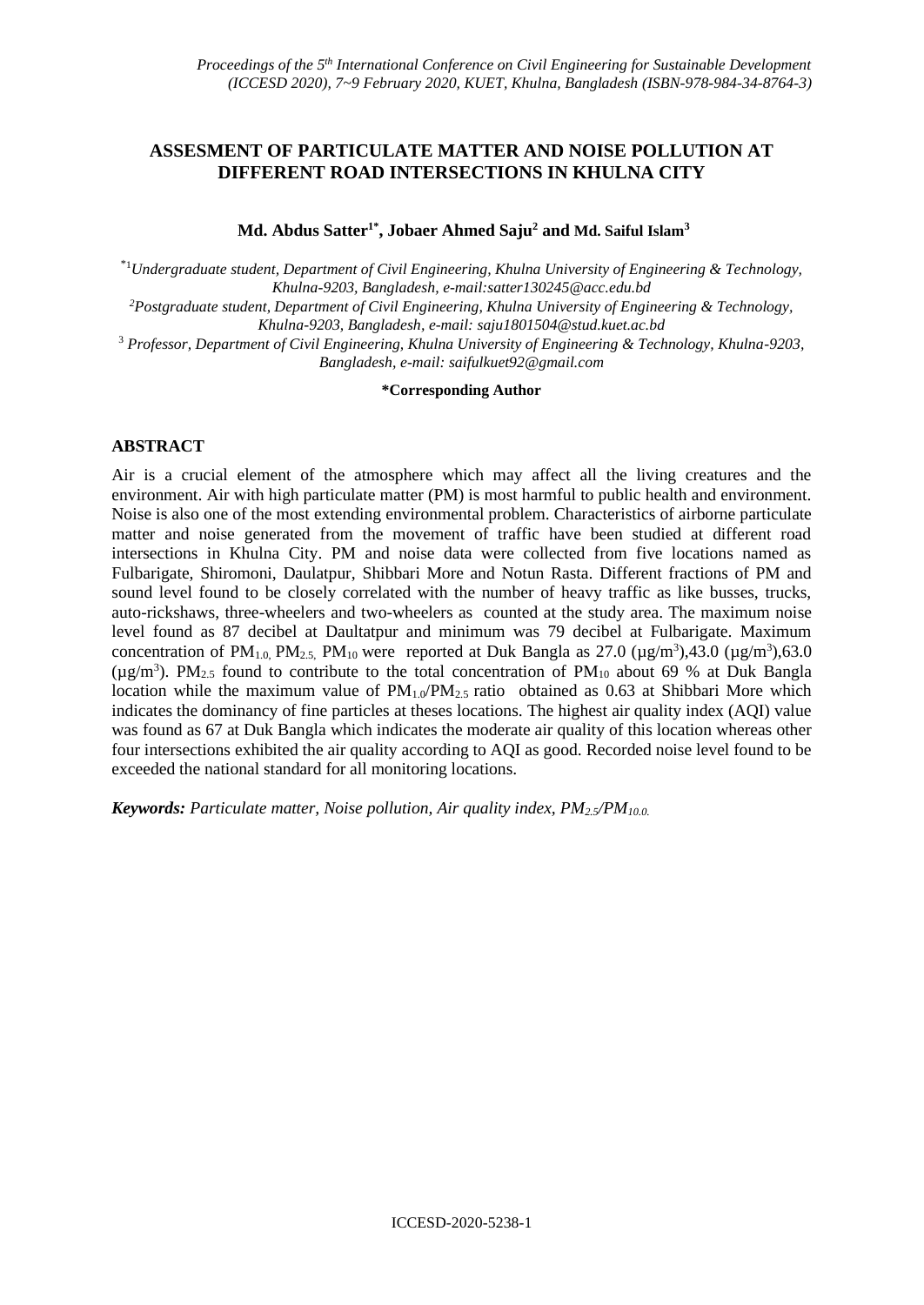# **1. INTRODUCTION**

Air quality is degrading rapidly all over the world and as well as Noise level is becoming untolerable to human beings. These problems arise mainly for urbanization, industrialization, high density of population and increasing level of vehicular concentrations. Khulna is the third largest city of Bangladesh. It is one of the most traffic congested city with a large number of population about 0.63 million .The number of population in Khulna city is expected .990 million by 2020 (Population Stat, 2019).The rapid growth of population and industries making as increasing scenario of number of vehicles and the limited roadways causing heavy traffic concentration.Therefore the emissions from vehicles specially Particulate Matter have been identified as the most responsible pollutant causing air pollution. The traffic generated emissions are accounting more than 50% of the total PM emissions in the urban areas (Wrobel et al., 2000). About more than 30% respiratory problems are related to personal exposure to high level PM concentrations (WHO, 2000).

At present, over 600 million people living in urban areas worldwide are being exposed to dangerous levels of traffic–generated air pollutants (Cacciola et al., 2002). In developed countries, PM emissions are mainly responsible for respiratory health problems (Yang, 2002; Shendell and Naeher, 2002; Wang et al., 2003). Vehicular exhausts, emission from tire and brake wear and re-suspension of road dusts are the major sources of Ambient PM concentrations. During recent years, Khulna city is experiencing a rapid growth of industrialisation due to easily navigation transport of raw materials by Mongla Port. The government of Bangladesh has banned thousands of two-stroke three-wheelers, sometimes known as baby taxis, from the streets of Dhaka. Because of this Banning, vehicles took place in some divisional cities, also in Khulna. According to the daily air quality index (AQI) report of 29th November, 2019 the Air quality index of Khulna city was recorded as 184 which indicates unhealthy conditions. A lot of peoples are suffering from respiratory problems due to Air pollution.

Noise is derived from the Latin word "nausea" implying unwanted sound or sound that is loud, unpleasant or unexpected (Sing et al., 2004). Noise pollution is defined as form of air pollution that is an audible unwanted sound that poses a threat to a person's health and well-being (Goines et al., 2007). In Khulna city, the noise level is also increasing rapidly specially for vehicular movements. Large amount of buses and trucks are moving through this city because of different industrial activities situated in this city. Vehicles moving between Dhaka to Khulna for passenger purpose are also responsible for generating noise. As per the December 2018 report of Department of Environment, Khulna, most of the populous places in the city have crossed the allowable limit 60dB. The noise level at Rupsha Traffic intersection was 70dB and Daulatpur, Sonadanga and Boyra bus stands stood at 73, 82 and 72 respectively. According to World Health Organization (WHO), generally 60dB sound can make a person deaf temporarily and 100dB sound can cause complete deafness. Road users in Khulna city such as drivers, helpers, shop keepers, students etc. are suffering from heart attack, bed temper, hearing problem because of noise pollution (Begum et al., 2011). In Khulna city area, there are 49 rice mills,7 jute mills and 32 other mills and lots of trucks are moving to carry their raw materials and products. In recent years, it is shown that , the roadway of Khulna city is frequently submerging with water ,as a result these road surface getting cracked easily.For this reason, the friction between trye and roads are increasing and it increases PM Mass concentrations.So improvement of traffic management system and besides roadway environment may have a direct consequences on Air quality and noise level.The objectives of this study to asses the concentration of Particulate matter and Noise level at some road intersections and to compare the value with Bangladesh National Air Quality Standards and Standard set by the government of Bangladesh.

# **2. METHODOLOGY**

# **2.1 Selection of Locations**

Five road intersections were selected carefully for achieving the purpose of this study. These intersection points have more populated traffic congestion than other points. The first point was Fulbarigate, which is about 6m North of Fulbarigate Police box. The second point was Daulatpur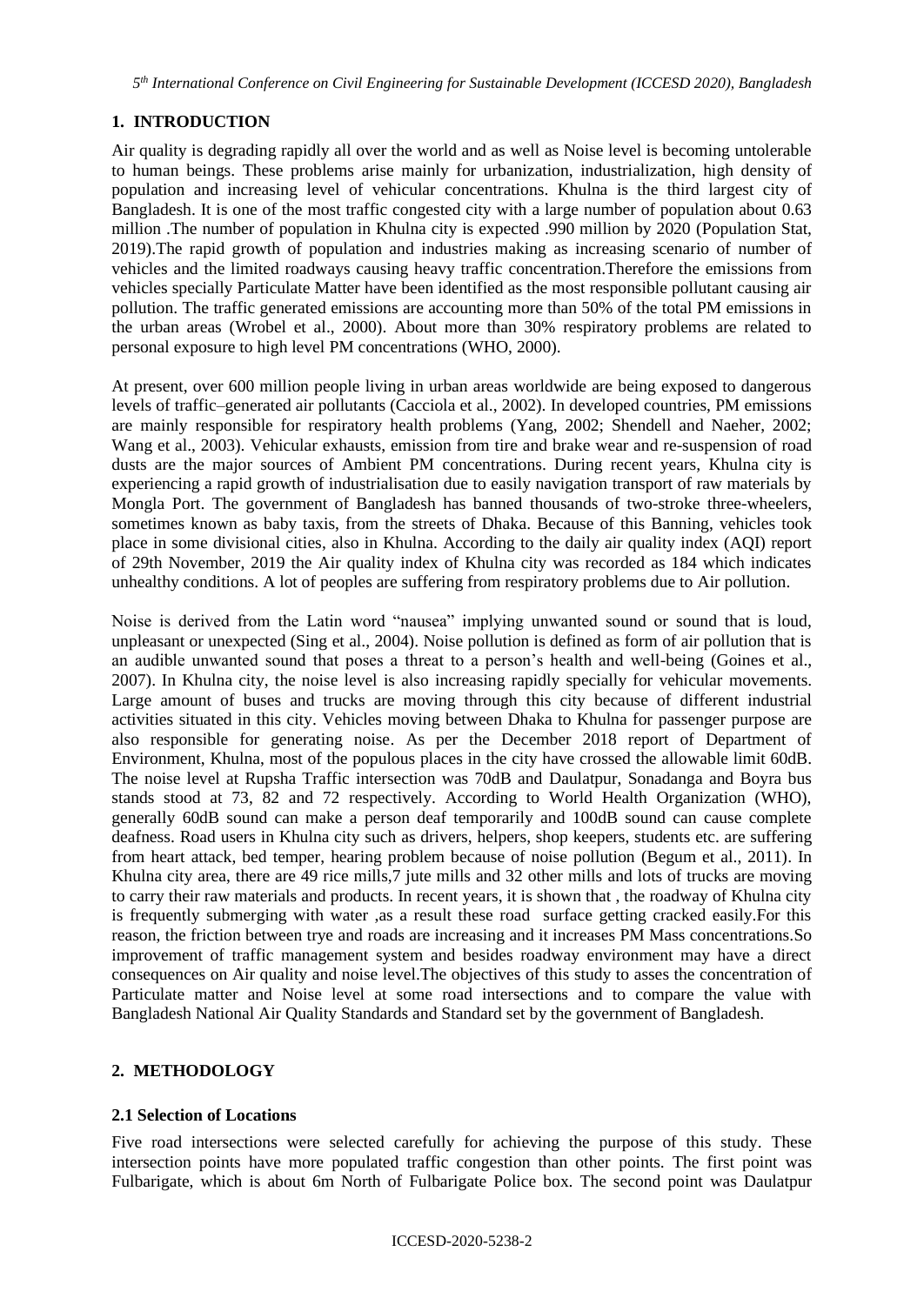about 2m South of Akankha Tower. The third intersection point was Notun Rasta about 2m east of Mosque. Shibbari More was taken as fourth intersection point about 2m apart from Sundarban Currier Service office. Duk Bangla was taken as fifth intersection points. These points were selected very close to intersections. Description of selected locations are presented in Figure1.

# **2.2 Particulate Matter (PM) Monitoring**

Handheld 3016 IAQ laser particle counter, a real time particulate matter monitoring equipment was used in this study. After finalizing the monitoring locations, with the help of the monitoring equipment as shown in Figure 2, PM data was measured. Air data monitoring campaigns were conducted frequently at different dates for at least 1-hour duration at every intersection point from June to September, 2019. Particulate matter concentration data were recorded per min by PM counter as per their sizes. The concentration of different PM fractions (0.3, 0.5, 1.0, 2.5, 5.0, 10.0) were recorded by this equipment.



Figure 1: Monitoring locations in Map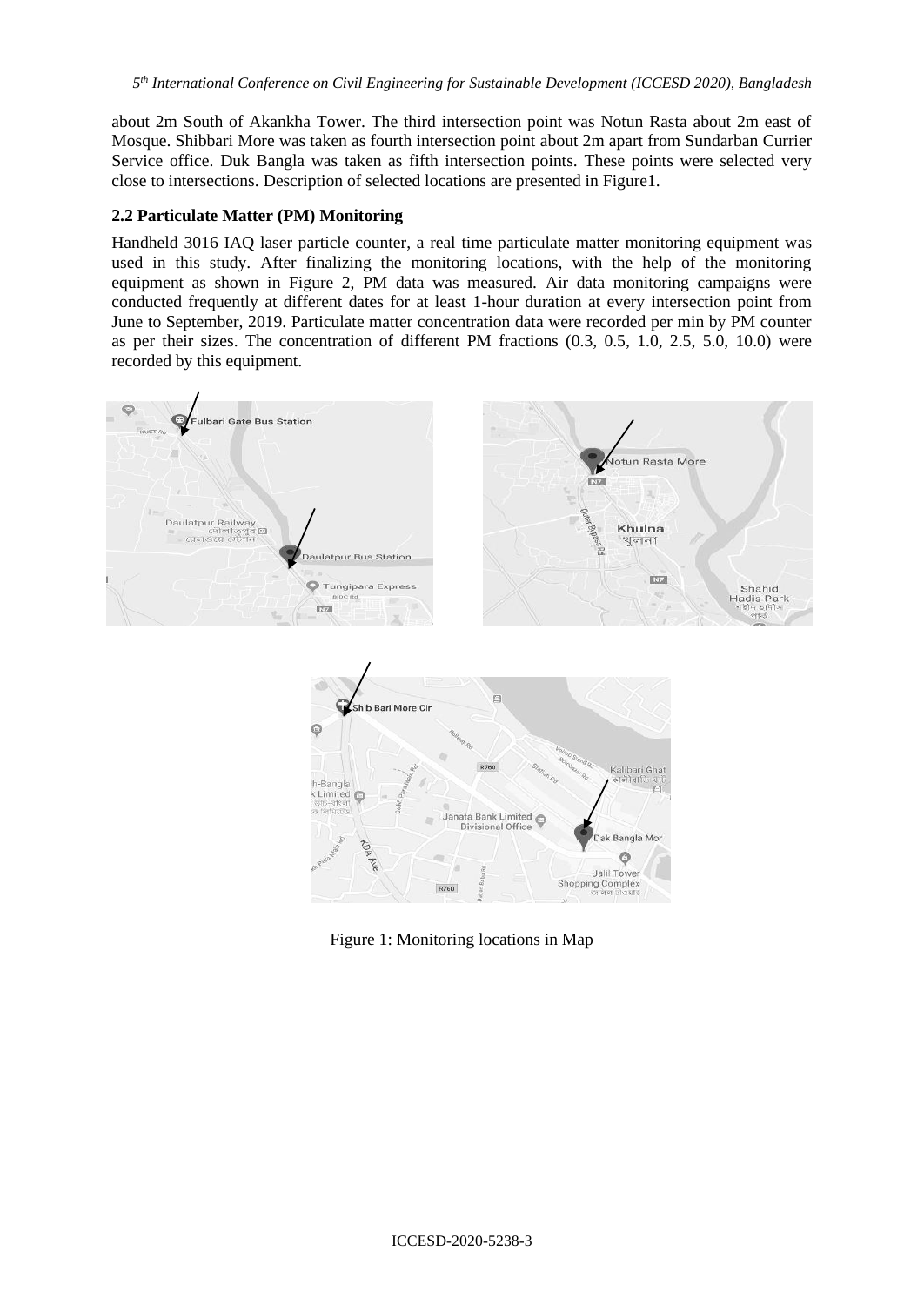

Figure 2: Particulate Matter Monitoring at Shibbari More

# **2.3 Monitoring of Sound**

Noise measurements were conducted with the PM concentration data at the selected locations by using a calibrated Sound Level Meter (SLM). The Sound Level Meter was placed a specified distance from the source of sound and kept it at a height of ear level shown in Figure 3. The distance between the source of sound or traffic and Sound level meter was 1.5m for all intersection points. Sound data were recorded per minute intervals from this equipment. All points from where sound data was collected at the same conditions. All intersection points were open, no obstacles to sound such as buildings, trees, poles etc. It was maintained that there was no contribution of noise from other sources. After using this collected data, the Noise level of this point was reported with the help of standard set by the government of Bangladesh.



Figure 3: Noise Data sampling by Sound Level Meter

# **2.4 Traffic Monitoring**

From all selected intersection points, traffic data was collected simultaneously with PM concentration and Noise data by video recording of moving vehicles. Mobile camera was used for recording the movement of vehicles. After that, the video was analysed and vehicles were counted with respect to time. By using this data, the variation of PM concentration with Traffic volume was reported. At the same time variation of Noise level with traffic volume was reported.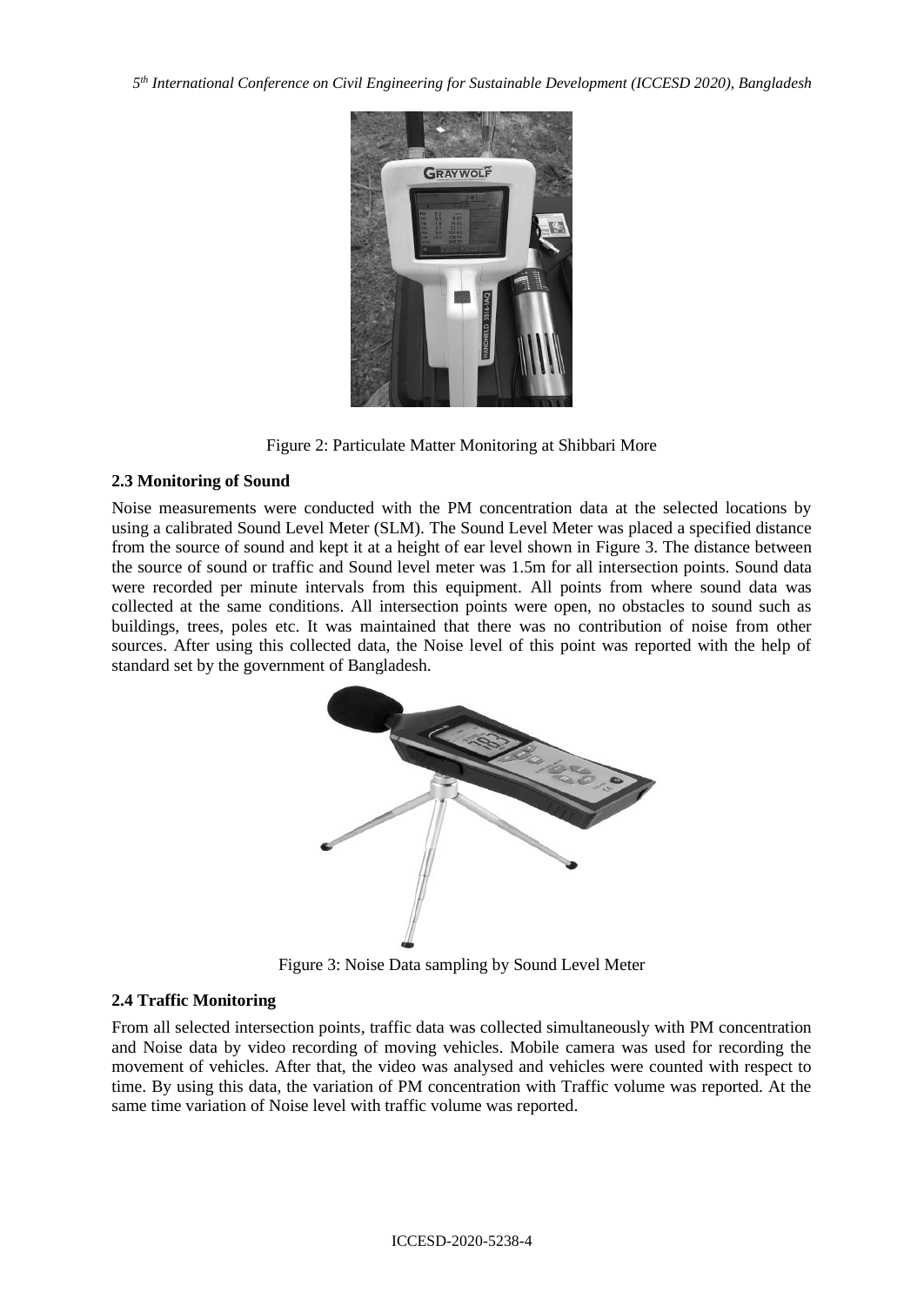### **2.5 Calculation of Air Quality Index**

Air Quality Index is a communication to easily and effectively describe the air quality of a certain location. AQI values are derived from air quality data readings, which allows for more meaningful comparison of pollutants affecting air quality. The index is derived using the below depicted formula 1.

$$
AQIpollutant = \frac{Pollutant data reading}{Standard} * 100 \qquad \qquad \ldots \qquad \qquad \ldots \qquad \qquad \ldots \qquad (1)
$$

### **3. RESULTS AND DISCUSSION**

#### **3.1 PM Mass Concentration and Air Quality Index**

Average PM concentration at selected road intersections are presented in Table 1. Concentrations of PM<sub>2.5</sub> and PM<sub>10.0</sub> found within the BNAAQS for all considered intersection. Duk Bangla location found to carry the highest concentration of  $PM_{1.0}$ ,  $PM_{2.5}$  and  $PM_{10.0}$  as 26.64  $\mu$ g/m<sup>3</sup>, 43.47  $\mu$ g/m<sup>3</sup> and 63.02  $\mu$ g/m<sup>3</sup> consecutively. This can be happened due to the larger vehicular movement at this location. Notun Rasta location showed lowest average concentration of  $PM<sub>1.0</sub>$ ,  $PM<sub>2.5</sub>$  and  $PM<sub>10.0</sub>$  as 5.82  $\mu$ g/m<sup>3</sup>, 13.33  $\mu$ g/m<sup>3</sup> and 34.91  $\mu$ g/m<sup>3</sup> respectively. Highest PM<sub>1.0</sub>/ PM<sub>2.5</sub> appeared at Shibbari More as 0.63 and lowest was at Fulbarigate as 0.43 indicating the contribution of  $PM<sub>1.0</sub>$  to the concentration of PM<sub>2.5</sub>. Highest PM<sub>2.5</sub>/ PM<sub>10.0</sub> found at Duk Bangla as 0.69 indicates 69 % presence of fine particles in total particle concentration. Air Quality Index of 1-hr averaging PM concentration data at selected road intersections are presented in Table 2. AQI of PM<sub>2.5</sub> and PM<sub>10.0</sub> found as good for four locations named as Fulbarigate, Daulatpur, Natun Rasta and Shibbari more while the location named as Duk Bangla found to exhibit the AQI value as moderate. It can be evidenced from the larger vehicular movement at this location as tremendous amount of people used to come to this location for purchasing different goods.

|  |  |  |  | Table 1: 1-hour average PM concentration at selected road intersections |  |  |  |  |
|--|--|--|--|-------------------------------------------------------------------------|--|--|--|--|
|--|--|--|--|-------------------------------------------------------------------------|--|--|--|--|

| <b>Description</b>              |                                  | Fulbarigate | Daulatpu<br>r | <b>Notun</b><br>Rasta | <b>Shibbari</b><br>More | Duk-<br><b>Bangla</b> |
|---------------------------------|----------------------------------|-------------|---------------|-----------------------|-------------------------|-----------------------|
| <b>PM Mass</b><br>concentration | $PM_{1.0}$                       | 6.0         | 7.0           | 6.0                   | 15.0                    | 27.0                  |
| $(\mu g/m^3)$                   | $PM_{2.5}$                       | 14.0        | 15.0          | 13.0                  | 24.0                    | 43.0                  |
|                                 | PM <sub>10.0</sub>               | 36.0        | 39.0          | 35.0                  | 41.0                    | 63.0                  |
| <b>PM Mass Ratio</b>            | $PM_{1.0}$ / $PM_{2.5}$          | 0.43        | 0.44          | 0.44                  | 0.63                    | 0.62                  |
|                                 | $PM_{2.5}$<br>PM <sub>10.0</sub> | 0.39        | 0.40          | 0.40                  | 0.60                    | 0.69                  |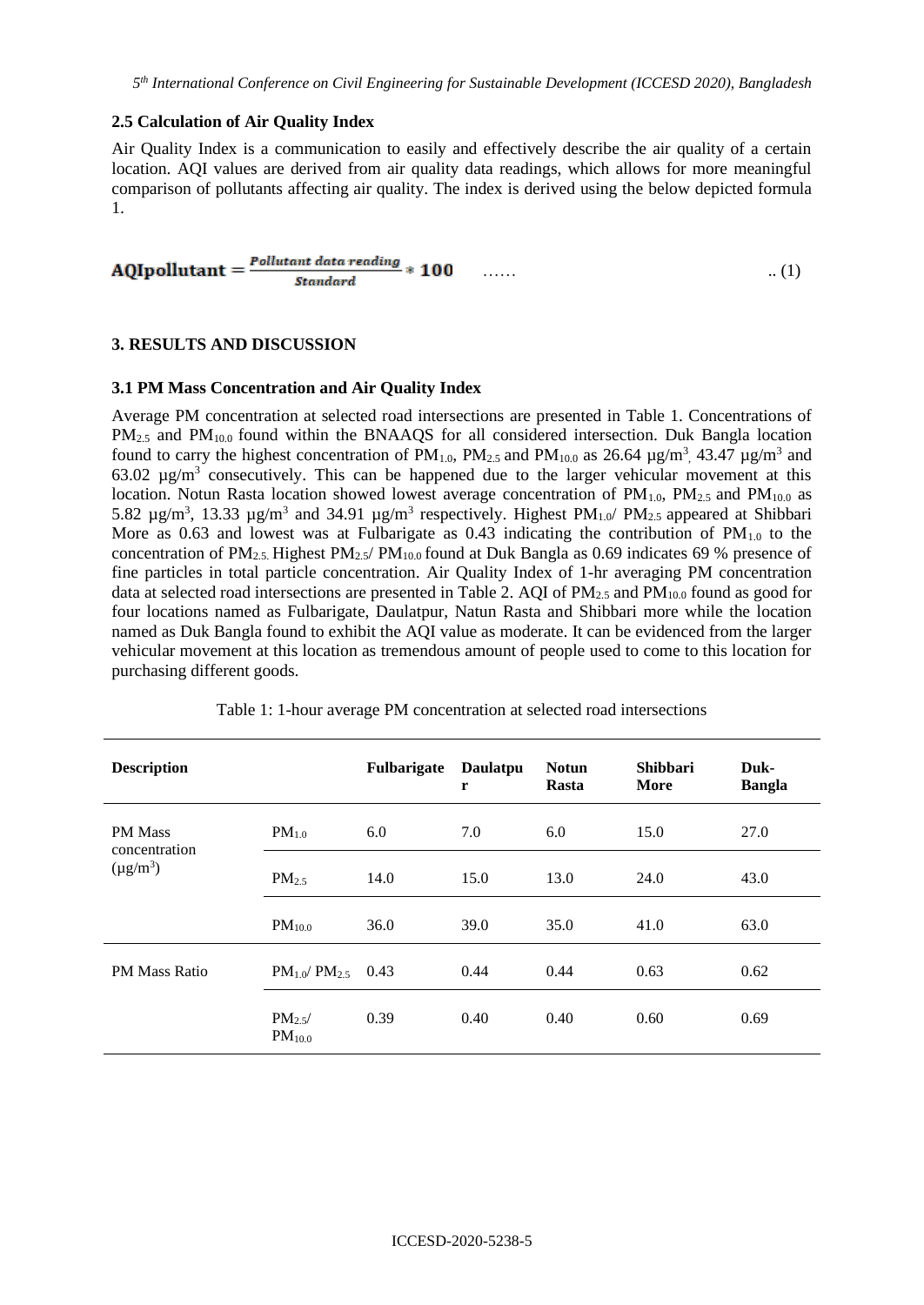| <b>Standard</b>  | <b>AQI</b> of PM for Respective Locations |                  |                       |                         |                   |  |
|------------------|-------------------------------------------|------------------|-----------------------|-------------------------|-------------------|--|
|                  | Fulbarigate                               | <b>Daulatpur</b> | <b>Notun</b><br>Rasta | Shibbari<br><b>More</b> | <b>Duk Bangla</b> |  |
| 65 (24h avg)     | 21                                        | 23               | 21                    | 37                      | 67                |  |
| 150 (24h<br>avg) | 24                                        | 26               | 23                    | 28                      | 42                |  |
|                  | 24                                        | 26               | 23                    | 37                      | 67                |  |
|                  | Good                                      | Good             | Good                  | Good                    | Moderate          |  |
|                  | PM 1.0                                    | $\square$ PM 2.5 |                       |                         |                   |  |
| Fulbarigate      | Daulatpur                                 | Notun Rasta      |                       |                         | Duk Bangla        |  |
|                  | $(\mu g/m^3)$                             |                  |                       | Z PM 10.0<br>Location   | Shibbari More     |  |

Table 2: Air Quality Index of 1-hr averaging PM concentration data at selected road intersections

Figure 4 : PM Mass concentration at different road intersections

PM Mass concentration at different road intersections presented in Figure 4. Bar diagram represented the variation of PM Mass Concentration at five road intersection points. In the diagram it was seen that the concentration of  $PM_{10}$  at Notun Rasta is higher than other intersection points. It was due to high traffic volume and more traffic congestion. Vehicles movement at new market were very slowly because in this intersection a lot of traffic came from two sideways one of Notun Rasta –Khalispur link road and another is Notun Rasta-Sonadanga link road. Also, concentration of  $PM_{2.5}$  and  $PM_{10}$  was very high at Duk Bangla because of a large number of 3W vehicles and auto-rickshaw were moving and contributing particulate matter.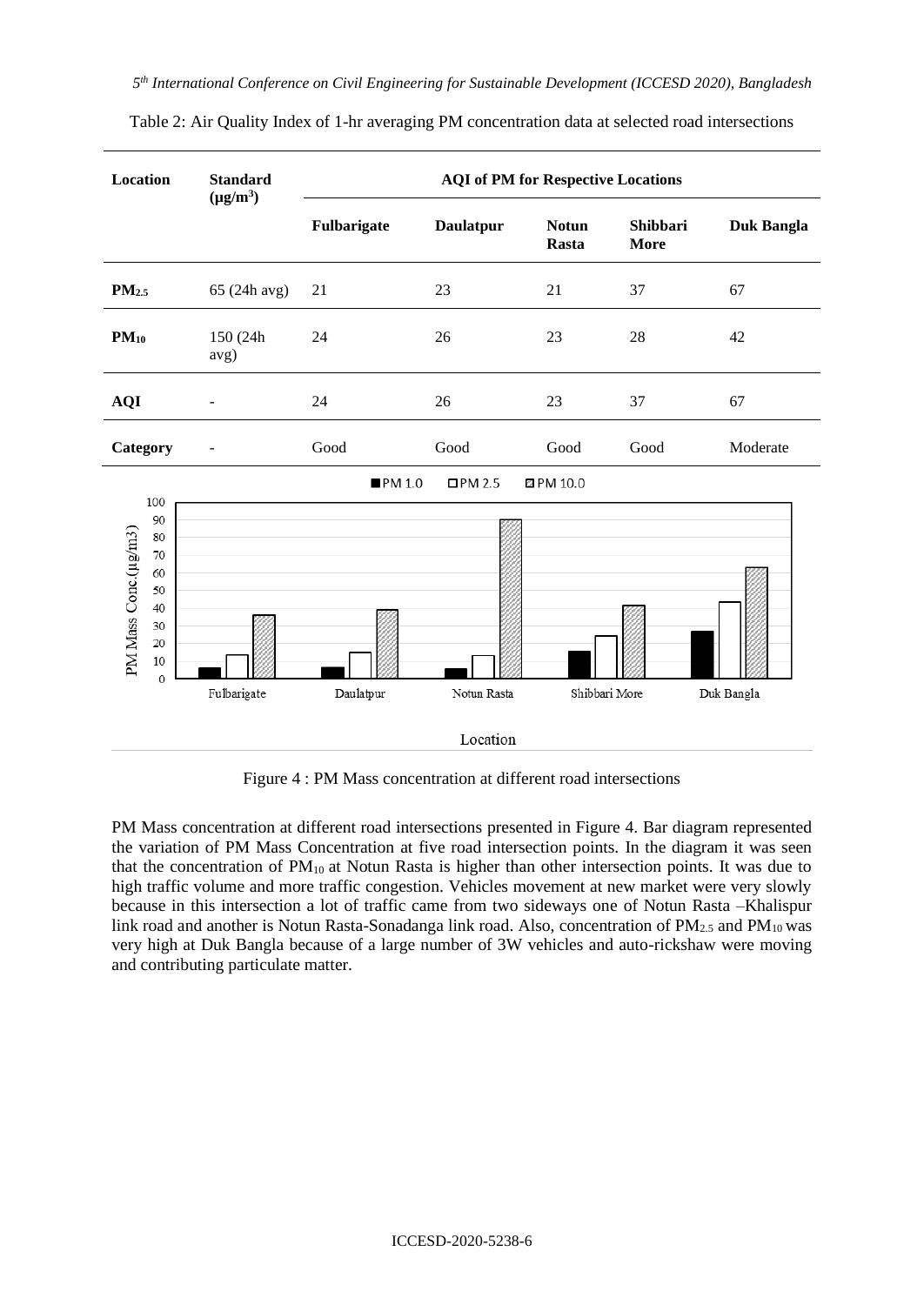

Figure 5: PM ratio at different road intersections

At four intersection points the value of  $PM_{1.0}/PM_{2.5}$  was larger than the value of  $PM_{2.5}/PM_{10.0}$  indicated that Particulate matter sizes less than 1 µm contributing higher than other particle sizes for polluting the air of Fulbarigate, Daulatpur, Notun Rasta and Shibbari More. At Duk Bangla location,  $PM_{2.5}/PM_{10.0}$  value was higher than  $_{PM1.0}/PM_{2.5}$  indicated that the particulate matter sizes less than 2.5  $\mu$ m contributing more for air pollution of that intersection point.

# **3.2 Traffic Concentration**

Vehicles moving through the intersection points were classified as 2W (motor cycle), 3W (auto rickshaw, CNG), 4W (small trucks, private cars) and HCV (large buses and trucks). Vehicles moving through all the selected road intersection points were counted manually for one-hour duration with four minutes intervals as presented in Table 3. From this data, average traffic moving at Fulbarigate, Daulatpur, Notun Rasta, Shibbari More and Duk Bangla were 84, 96, 106, 84 and 79 nos for per four minutes respectively. It was found that the number vehicles crossing Notun Rasta was highest than then other points which was the major reason of higher concentration of Particulate matter at that location. Also, the location Duk Bangla contained the average traffic flow as high which supports the higher concentration of PM at this location. Among all intersection points the amount of HCV was higher at Fulbarigate (12%) that contributes huge amount PM emissions.

| Location      | 2W  | 3W  | 4W  | <b>HCV</b> |
|---------------|-----|-----|-----|------------|
| Fulbarigate   | 23% | 51% | 12% | 14%        |
| Daulatpur     | 17% | 68% | 9%  | 6%         |
| Notun Rasta   | 21% | 59% | 7%  | 13%        |
| Shibbari More | 23% | 57% | 11% | 9%         |
| Duk Bangla    | 20% | 52% | 12% | 16%        |

Table 3: Percentages of motor vehicle plying on monitoring intersections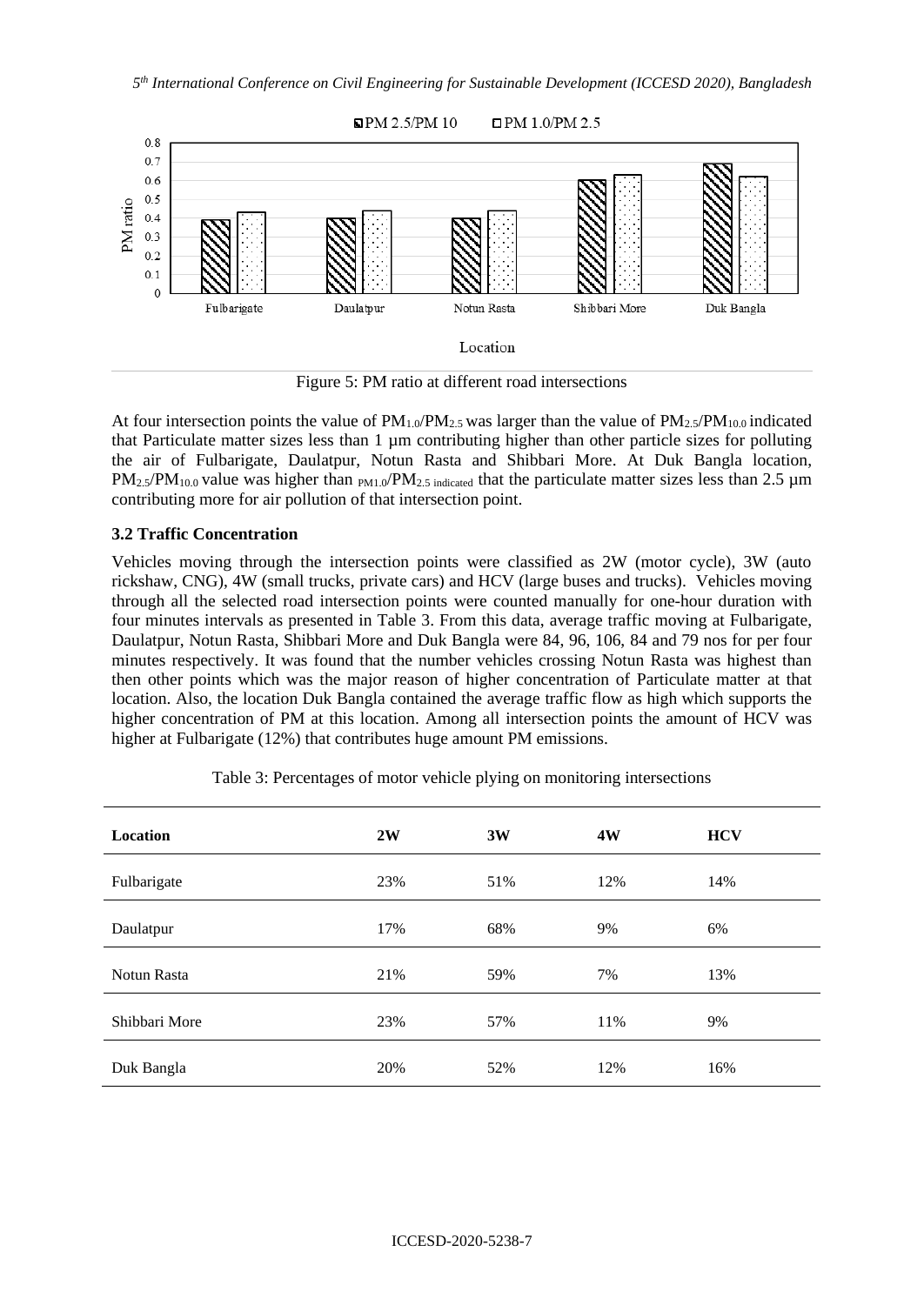### **3.3 Noise Level at Five Selected Road Intersections**

Noise level of five road intersections is shown in Figure 6. It was reported that the highest value of noise level belongs to Daulatpur as 85.95 dB at high value weighted A and 83.09 dB at low value weighted A. Daulatpur road intersection was also near the three-wheeler station and bus station. Large number of shops are situated near this point that contributes more sound value. Duk Bangla is one of the most congested place of Khulna city having three-wheeler stand and lots of shop in the footpath. It is also a business centre of Khulna City. Because of these reasons a large number of people are gathering there and as a result the sound level of this intersection poses higher than tolerable limit. It is seen that in each intersection points the sound value exceeds the standard value set by the government (70dB).



Figure 6: Variation of Noise level at road intersections

Variation of PM Mass concentration and Sound level for all monitoring locations are shown in Figure  $7(a)$  to Figure 7 (e).

The nature of PM mass concentration and noise level curve with respect to time poses similarity. Most of the cases it is shown that, Particulate matter increasing with the increasing of noise level. Both of these data are generated from vehicular movement. PM concentration and noise level pose high pick when the concentration of vehicular movement increases. Sometimes it was observed that the concentration of PM increases abruptly specially at Fulbarigate because of occurring traffic congestion when train was crossing through Dhaka –Khulna highway. At that time Vehicular emission increases due to fuel combustion although vehicle concentration is not increased and sound data also poses peak in that curve due to sound contribution by moving train. At other road intersections, fluctuation of PM concentration and sound level was reported. The main reason for showing that fluctuation could be the gathering of people with motorized vehicle at the respective locations affecting the PM concentration and Noise level.

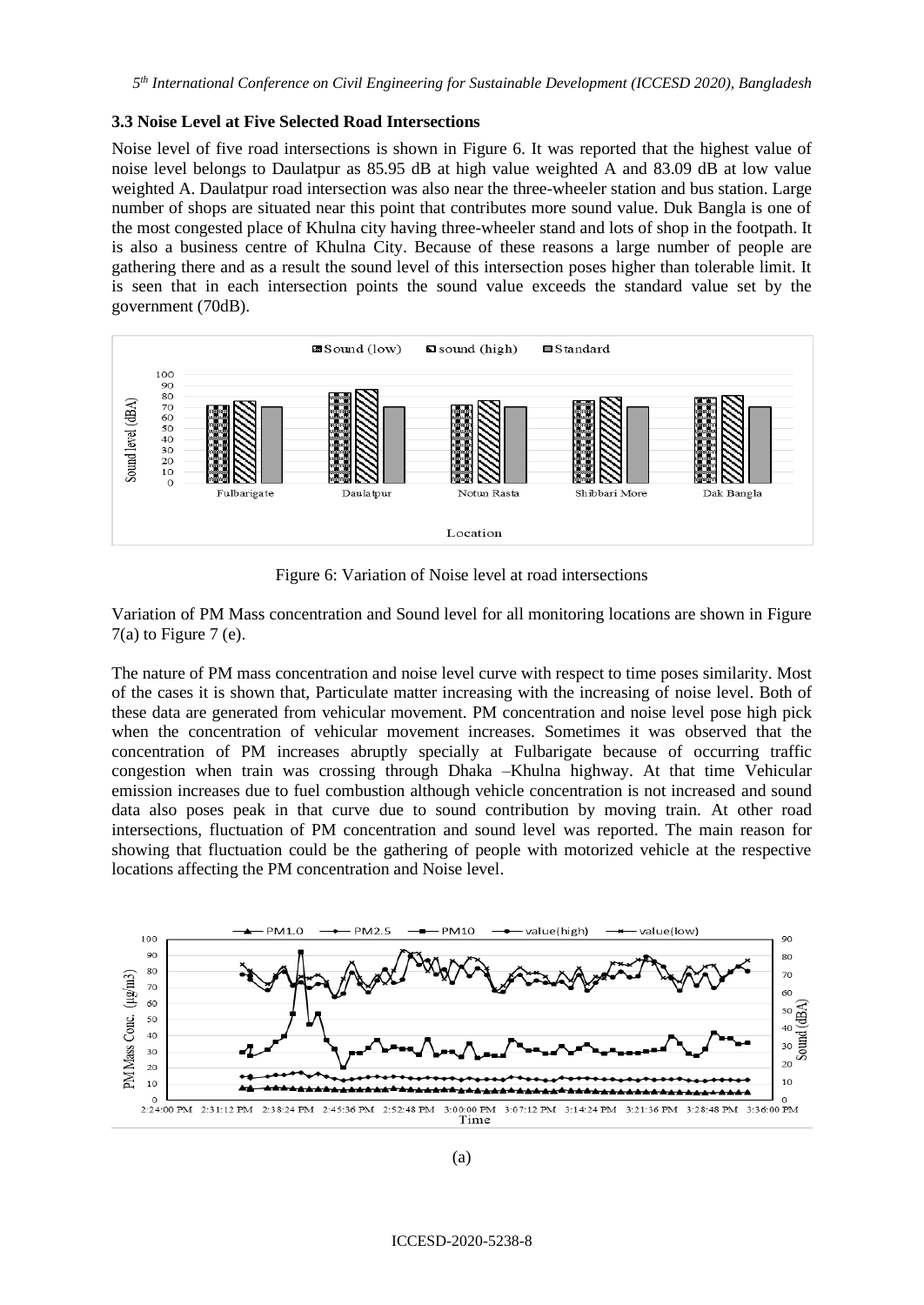

(e) Figure 7: Variation of PM Mass concentration and Sound level; (a) Fulbarigate, (b) Daulatpur, (c) Natun Rasta, (d) Shibbari More and (e) Duk Bangla